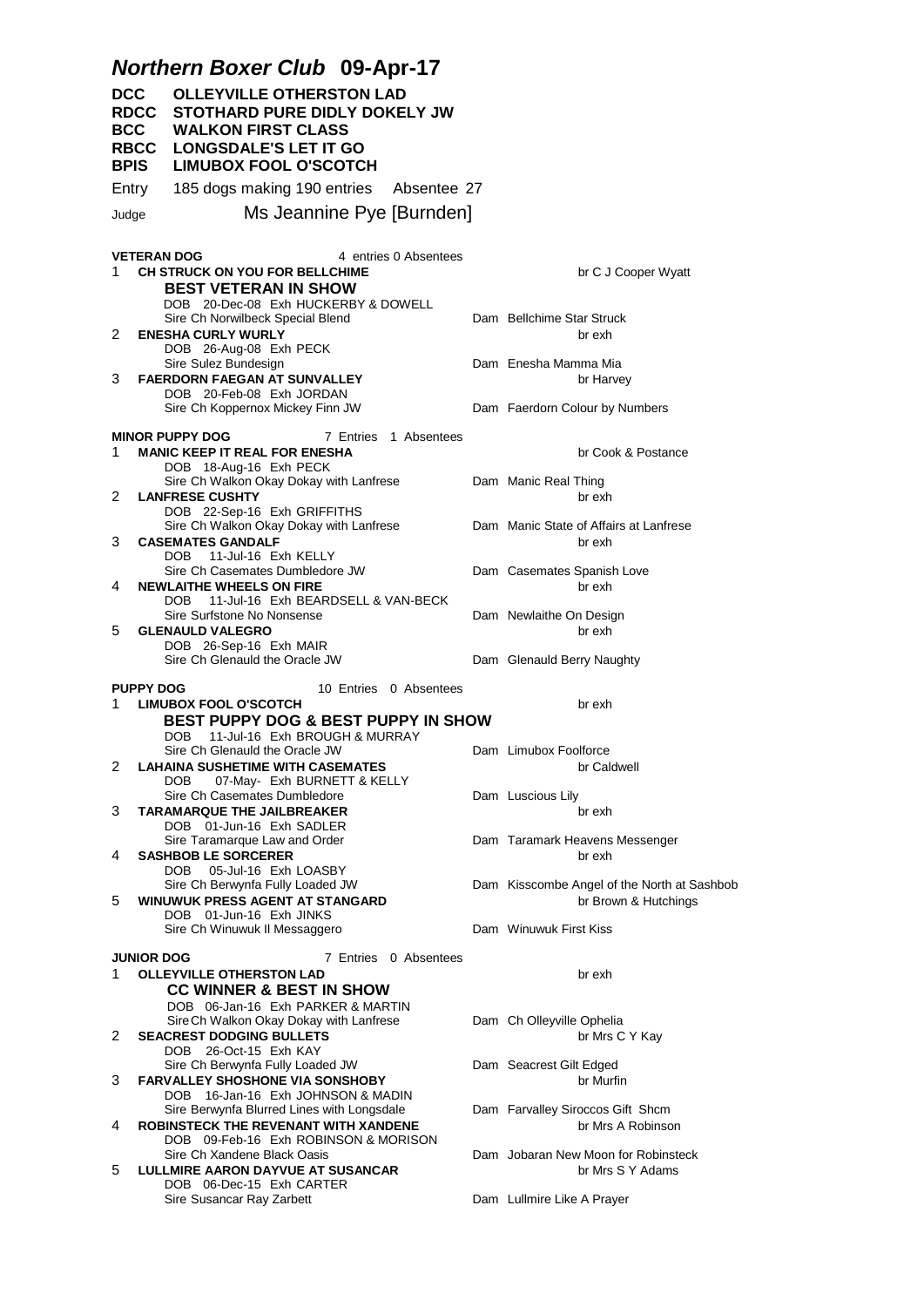|    | <b>YEARLING DOG</b>                                                                                                        | 5 Entries              | 0 absentees |                                                                   |
|----|----------------------------------------------------------------------------------------------------------------------------|------------------------|-------------|-------------------------------------------------------------------|
| 1. | STOTHARD PURE DIDLY DOKELY JW<br><b>RESERVE CC WINNER</b><br>DOB 10-Jun-15 Exh HYDE                                        |                        |             | br Mr P Hyde                                                      |
| 2  | Sire Ch Walkon Okay Dokay with Lanfrese<br>SANDCLIFFE CRUISING AT LANFRESE<br>DOB 14-Aug-15 Exh GRIFFITHS                  |                        |             | Dam Ch Sezflo Pure Faith by Newlaithe<br>br Bredif                |
| 3  | Sire Ch Lanfrese Ocolardo<br><b>IDLEFORDE CRACKER JACK</b><br>DOB 26-Aug-15 Exh MULLIS                                     |                        |             | Dam Sandcliffe Kiss the Stars<br>br exh                           |
| 4  | Sire Sultash Double Cracker<br><b>MEJERIC MANTAO GLO FROM NEWLAITHE</b><br>DOB 15-Sep-15 Exh ROBERTS                       |                        |             | Dam Idleforde Turning Tables<br>br Phillips                       |
|    | Sire Ch Newlaithe Dooglebug JW                                                                                             |                        |             | Dam Mejeric Wicked Design                                         |
| 1. | <b>NOVICE DOG</b><br><b>OLLEYVILLE STANLEY MAN</b>                                                                         | 5 Entries 0 Absentees  |             | br Parker & Martin                                                |
| 2  | DOB 06-Jan-16 Exh LITTLEWOOD<br>Sire Ch Walkon Okay Dokay with Lanfrese<br><b>BERWYNFA TOY STORY</b>                       |                        |             | Dam Ch Olleyville Ophelia<br>br Walker                            |
|    | DOB 21-Mar-16 Exh PYNEGAR<br>Sire Berwynfa Blurred Lines at Longsdale                                                      |                        |             | Dam Berwynfa Pillow Talk                                          |
| 3  | <b>LAHAINA SUSHETIME WITH CASEMATES</b><br>07-May- Exh BURNETT & KELLY<br>DOB.                                             |                        |             | br Caldwell                                                       |
| 4  | Sire Ch Casemates Dumbledore<br><b>TWEEDBOX FULL MONTY</b><br>DOB 21-Mar-16 Exh WALKER                                     |                        |             | Dam Luscious Lily<br>br Walker                                    |
| 5  | Sire Berwynfa Blurred Lines at Longsdale<br><b>GRAVITY PULLS TO ROBINSTECK</b>                                             |                        |             | Dam Berwynfa Pillow Talk<br>br Westlake                           |
|    | DOB 20-Jan-16 Exh ROBINSON<br><b>Sire Robinsteck Gravity</b>                                                               |                        |             | Dam Kai-ya Exotic Ricsars Lilly                                   |
| 1. | <b>DEBUTANTE DOG</b><br><b>TARTARIAN DIAMOND DUST</b>                                                                      | 1 Entries 0 Absentees  |             | br exh                                                            |
|    | DOB 10-Apr-16 Exh CARNABY<br>Sire Ch Newlaithe Dooglebug                                                                   |                        |             | Dam Ch Tartarian Kicks up a Dust                                  |
| 1  | <b>GRADUATE DOG</b><br><b>RAMELEON NIGHTS IN HARLEM</b>                                                                    | 3 Entries 0 Absentees  |             | br exh                                                            |
|    | DOB 04-Jun-14 Exh LOUIS<br>Sire Stellvana Sinatra JW                                                                       |                        |             | Dam Rameleon the Risk Assessor                                    |
| 2  | <b>CASUAL AFFAIR WITH FAERDORN</b><br>DOB 26-Apr-13 Exh CLAYFORTH                                                          |                        |             | br Hughes                                                         |
| 3  | Sire Ch Norwatch Sunhawk Play Mate<br><b>TARANUT STEREOTYPE</b>                                                            |                        |             | Dam Faerdorn Slip Sliding<br>br exh                               |
|    | DOB 05-Jan-15 Exh HENDERSON<br>Sire Sultash Double Cracker                                                                 |                        |             | Dam Ch Taranut Typecast JW                                        |
|    | <b>POST GRADUATE DOG</b>                                                                                                   | 8 Entries 0 Absentees  |             |                                                                   |
| 1. | <b>IDLEFORDE PRIME SUSPECT JW</b><br>DOB 17-Mar-14 Exh MULLIS                                                              |                        |             | br exh                                                            |
| 2  | Sire Sultash Frankel<br><b>WILDAX LOOKIN GOOD AT MCARMADALE</b><br>DOB 31-Dec-13 Exh MCARDLE                               |                        |             | Dam Idleforde Fabriana<br>br A Wildman                            |
| 3  | Sire Ch/IrCh Winuwuk Lust at First Sight<br><b>NEWLAITHE THE FUGITIVE ShCM</b>                                             |                        |             | Dam Night Dancing Queen to Wildax<br>br Beardsell & Van-Beck      |
| 4  | DOB 01-Aug-13 Exh BEARDSELL VAN-BECK & FIELDING<br>Sire Ch Winuwuk the Outlaw<br><b>VERDENDO COUNTRY N'WESTERN</b>         |                        |             | Dam Faerdorn Moonglow over Newlaithe<br>br Revill                 |
| 5  | DOB 02-Mar-13 Exh REVILL & BLYTON<br>Sire Ch Emjaycee Country Yokel at Kiztok<br><b>TARAMARQUE LAW AND ORDER</b>           |                        |             | Dam Benlin Midget Gem Totty at Verdendo<br>br exh                 |
|    | DOB 03-Jun-14 Exh SADLER<br>Sire Ch Winuwuk the Outlaw                                                                     |                        |             | Dam Jetboom I Vee League AusCh                                    |
|    | <b>LIMIT DOG</b>                                                                                                           | 14 Entries 1 Absentees |             |                                                                   |
| 1. | <b>GLENAULD THE ENTERTAINER JW</b><br>DOB 01-Apr-15 Exh MAIR                                                               |                        |             | br J L & S Mair                                                   |
| 2  | Sire Ch Glenauld the Oracle JW<br><b>INSTINCTIVE FOR GALICAR JW</b><br>DOB 15-Nov-14 Exh CAIRNS, GROVES & HARE             |                        |             | Dam Glenauld Berry Naughty<br>br Mrs J Cairns                     |
| 3  | Sire Int Ch Primo Del Colle Dell 'Infinito<br><b>GALICAR MAC STEAMY AT LIMUBOX</b>                                         |                        |             | Dam Jimbren Romance in the Dark at Galicar<br>br Cairns           |
| 4  | DOB 31-Jan-15 Exh BROUGH & MURRAY<br>Sire Ch/IrCh Jimbren Blue Horizon<br><b>BERWYNFA BLURRED LINES WITH LONGSDALE JW</b>  |                        |             | Dam Ch Galicar Insolence<br>br Mrs F Pynegar                      |
| 5  | DOB 18-Mar-14 Exh PEARCE & FRANCIS<br>Sire Ch Berwynfa Fully Loaded JW<br><b>MARANSEEN REVIEW N'RESPECT FOR UFTONPONDS</b> |                        |             | Dam Ch Sandwash Tommi Gun at Berwynfa<br>br Mr G R & Mrs M Seeney |
|    | DOB 24-Sep-13 Exh CROOKS<br>Sire Ch/IrCh Winuwuk Lust at First Sight                                                       |                        |             | Dam Maranseen Reason to Rave                                      |
|    |                                                                                                                            |                        |             |                                                                   |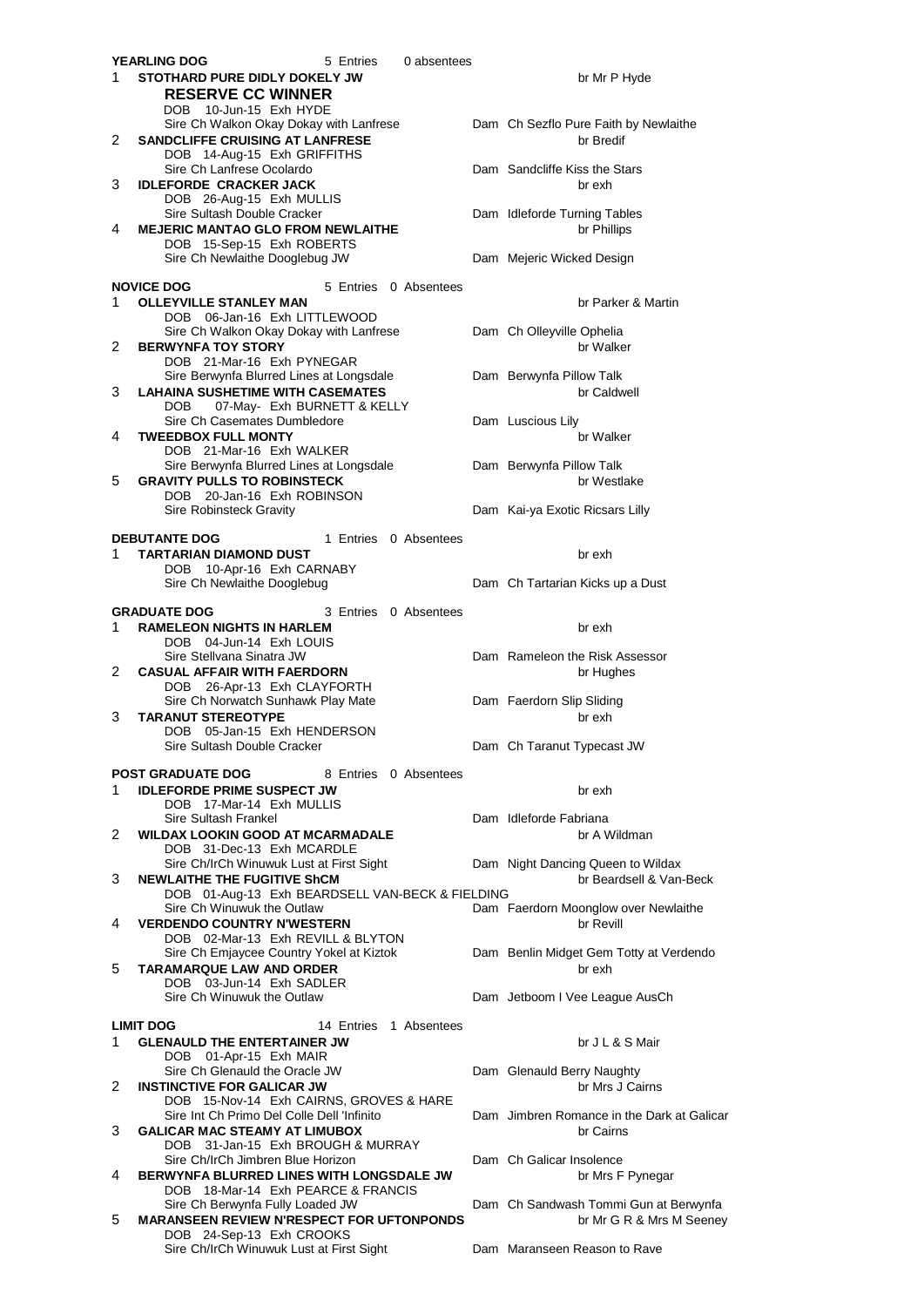**OPEN DOG** 9 Entries 1 Absentees **1 CH WINUWUK KISS TAG WITH SULEZ** br Brown & Hutchings DOB 26-Apr-14 Exh DRINKWATER Sire Ch Maromad Kiss the Girls at Winuwuk Dam Sulez Seksy Chick at Winuwuk **CH CASEMATES DUMBLEDORE JW br Mr J & Mrs E Kelly** br Mr J & Mrs E Kelly DOB 16-Apr-14 Exh KELLY Sire Ch Walkon Okay Dokay with Lanfrese Dam Ch Casemates Witch Trick ShCM 3 **CH DAERVLISH ALL BECAUSE OF YOU JW** br Mr A & Mrs D Huggins DOB 28-Oct-11 Exh HUGGINS Sire Ch Walkon Okay Dokay with Lanfrese Dam Stellvana You Wear It Well for Manic 4 **CH LANFRESE OCOLARDO br Mr M Griffiths** DOB 01-Jun-12 Exh GRIFFITHS Sire Ch Walkon Okay Dokay with Lanfrese Dam Lanfrese Plaything 5 **CH WALKON FIRST PAST THE POST br Mrs Y C Miller** DOB 15-Jan-12 Exh MILLER Sire Ch Walkon Mickey Blue Eyes **Dam Ch Roamaro First Issue By Walkon** Judge Mr P Harding (PRINGHAM) **VETERAN BITCH** 3 Entries 1 Absentees 1 **SUNVALLEY SLIGHTEST TOUCH** brexh DOB 01-Jan-10 Exh JORDAN Sire Faerdorn Faegan at Sunvalley Dam Sunvalley Sonnet JW 2 **ALEXVAL FAIRY TAIL brack and a set of the set of the set of the set of the set of the set of the set of the set of the set of the set of the set of the set of the set of the set of the set of the set of the set of the** DOB 13-Sep-07 Exh MASTAGLIO Sire Langdorf Dance to the Stars at Kreusevint Dam Alexval Finger Puppet **MINOR PUPPY BITCH** 9 Entries 1 Absentees **HIGHCREST COCO CHANEL AT BERWYNFA** br Bonello DOB 02-Sep-16 Exh PYNEGAR Sire Surfstone Tropical Storm **Dam Wilow Box Joan of Arc** 2 **BJARKEYJAR BLUE LAGOON WITH XANDENE** br Gunnarsdolhr Polarsson DOB 18-Sep-16 Exh MORISON & GUNNARSDOTTIR Sire Ch Xandene Black Oasis Is Sh CH Dam Bjarkeyjar Isold 3 **CASEMATES HUFFLEPUFF** br exh DOB 11-Jul-16 Exh KELLY Sire Ch Casemates Dumbledore JW Dam Casemates Spanish Love **LANFRESE CALVARO** brexh DOB 22-Sep-16 Exh GRIFFITHS<br>Sire Ch Walkon Okav Dokav with Lanfrese Dam Manic State of Affairs at Lanfrese 5 **LANFRESE SUITS NEWLAITHE** br Griffiths DOB 22-Sep-16 Exh BEARDSELL & VAN-BECK Sire Ch Walkon Okay Dokay with Lanfrese Dam Manic State of Affairs at Lanfrese **PUPPY BITCH** 17 Entries 4 Absentees **1 SULEZ DOLLYBIRD** br exh **BEST PUPPY BITCH** DOB 07-Jul-16 Exh DRINKWATER Sire Winuwuk Kiss Tag with Sulez **Dam Sulez Luvlijubbly 2 LANFRESE LUSH JOINS WALKON branch and a set of the set of the set of the set of the set of the set of the set of the set of the set of the set of the set of the set of the set of the set of the set of the set of the s** DOB 26-Jun-16 Exh MILLER Sire Ch Walkon Okay Dokay with Lanfrese Dam Lanfrese Cortes **3 JIMBREN TOP TIA** br exh DOB 11-Apr-16 Exh GROVES & HARE<br>Sire Instinctive for Galicar JW Dam Jimbren Groovy Dancer 4 **CHARLONS NOSTALGIA** brexh<br>DOB 18-May- Exh JONES & CHARLES 18-May- Exh JONES & CHARLES Sire Maromad Love at First Sight Dam Charlons out of Lust 5 **GEENAWELL RAZMATAZ FOR NORWILBECK BELLCHIME** br Weller DOB 15-Apr-16 Exh HUCKERBY & DOWELL<br>Sire Ch Lanfrese Ocolardo Dam Panabolo Razzle Dazzle for Geenawell **JUNIOR BITCH** 8 Entries 3 Absentees 1 **JENROY CLARICE CLIFF WITH LONGSDALE** br Townshend DOB 10-Oct-15 Exh PEARCE, FRANCIS & TOWNSHEND<br>Sire Jenroy Smokey Joe Dam Jenroy Susie Cooper **2 VANECK QUICK SILBER** br exh DOB 09-Mar-16 Exh FAIRBROTHER & MADIN Sire Ch Sulez Sirocco by Sonshoby Dam Vaneck Kupfer Gold **3 ASHRONSHA SWEET DREAMS** brexh DOB 01-Jun-16 Exh SPENCER Sire Sultash Frankel **Dam Ashronsha Lil Lady** 4 **TYEGARTH NEGRONI** br Cartwright DOB 08-Dec-15 Exh GODWIN & CARTWRIGHT Sire Merlock van Saphos Hoeve at Tygarth Dam Sultash Waitiri 5 **NEWLAITHE MILION TO ONE TREJU** DOB 08-Feb-16 Exh BEARDSELL VAN-BECK & WELCH<br>Sire Ch Newlaithe Dooglebug JW Dam Newlaithe Milion Dreams Sire Ch Newlaithe Dooglebug JW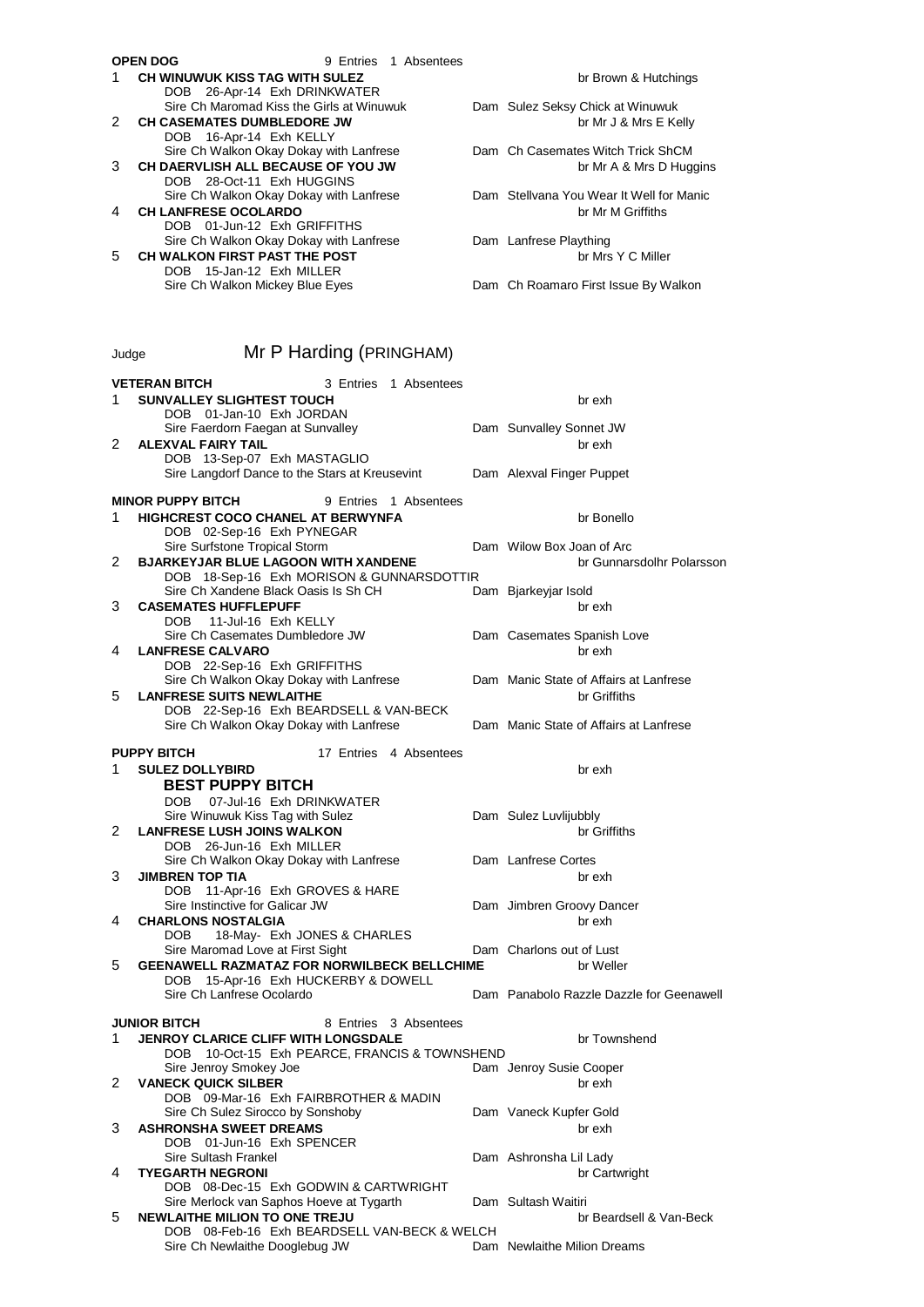|    | <b>YEARLING BITCH</b><br>6 Entries 0 Absentees       |             |                            |
|----|------------------------------------------------------|-------------|----------------------------|
| 1. | <b>LANFRESE CHIN CHIN</b>                            |             | br Mr M+                   |
|    | DOB 30-Aug-15 Exh GRIFFITHS                          |             |                            |
|    | Sire Ch Walkon Okay Dokay with Lanfrese              |             | Dam Manic State of Affairs |
| 2  | <b>UFTONPONDS MAKING WAVES JW</b>                    |             | br Mr J A                  |
|    | DOB 22-Sep-15 Exh CROOKS                             |             |                            |
|    | Sire Ch Sulez Sirocco by Sonshoby                    |             | Dam Uftonponds Star Strue  |
| 3  | CH SUNVALLEY HEART ON FIRE AT JEDDHI                 |             | br V Jord                  |
|    | 16-May- Exh MCCARTHY & GETHING<br>DOB.               |             |                            |
|    | Sire Ch Jeddhi Roman Heart                           |             | Dam Koppernox Ahladita a   |
| 4  | SUNVALLEY FINAL TOUCH FOR ZALUXA                     |             | br V Jord                  |
|    | 24-May- Exh EDWARDS<br>DOB.                          |             |                            |
|    | Sire Ch Struck on You for Bellchime                  |             | Dam Sunvalley Slightest To |
| 5  | <b>CASEMATES MATILDA AT BOGONZO</b>                  |             | br Kelly                   |
|    | DOB 07-Aug-15 Exh KELLY & MCQUEEN                    |             |                            |
|    | Sire Casemates Dumbledore JW                         |             | Dam Casemates Dramatist    |
|    |                                                      |             |                            |
|    | <b>NOVICE BITCH</b><br>7 Entries 4 Absentees         |             |                            |
| 1. | MELOMIGS RAVENOUS RUBY FOR CHRIBANNA                 |             | br Worle                   |
|    | DOB 10-Dec-15 Exh HUMPHRIES                          |             |                            |
|    | Sire Jinnybrux Just Enough                           |             | Dam Melomigs Sneezy        |
| 2  | <b>NEWLAITHE GINGERNUT JW</b>                        |             | br C Bea                   |
|    | DOB 03-Dec-15 Exh BEARDSELL & VAN-BECK               |             |                            |
|    | Sire Ch Newlaithe Dooglebug JW                       |             | Dam Magic Wand over Nev    |
| 3  | <b>NEWLAITHE FIRE BUG</b>                            |             | br exh                     |
|    | DOB 15-Jul-14 Exh BEARDSELL & VAN-BECK               |             |                            |
|    | Sire Ch Newlaithe Dooglebug JW                       |             | Dam On Fire by Newlaithe   |
|    |                                                      |             |                            |
|    | <b>DEBUTANTE BITCH</b><br>5 Entries 1 Absentees      |             |                            |
| 1. | <b>JORU GUILTY PLEASURE</b>                          |             | br exh                     |
|    | DOB 09-Mar-16 Exh HARDING                            |             |                            |
|    | Sire Let Me Go to Manic                              |             | Dam Anna's Diamond         |
| 2  | LULLMIRE REBEL REBEL AT KALUNIKA                     |             | br Mrs S                   |
|    | DOB 06-Dec-15 Exh BATE                               |             |                            |
|    | Sire Susancar Ray Zarbett                            |             | Dam Lullmire Like A Praye  |
| 3  | <b>NEWLAITHE DREAM ON DALTAMIE</b>                   |             | br Beard                   |
|    | DOB 08-Feb-16 Exh BRUNTON                            |             |                            |
|    | Sire Ch Newlaithe Dooglebug JW                       |             | Dam Newlaithe Milion Drea  |
| 4  | <b>CONNOR'S LITTLE SURPRISE</b>                      |             | br Brook                   |
|    | DOB 01-Jul-05 Exh KING                               |             |                            |
|    | Sire Seltap Rock and Pop                             |             | Dam Aleshono Maggs Mag     |
|    |                                                      |             |                            |
|    | <b>GRADUATE BITCH</b><br>4 Entries                   | 1 Absentees |                            |
| 1. | DAERVLISH DO YOU FEEL LOVED                          |             | br exh                     |
|    | DOB 08-Feb-15 Exh HUGGINS                            |             |                            |
|    | Sire Beautiful Day for Daervlish JW                  |             | Dam Stellvana You Wear It  |
| 2  | <b>TARANUT TYPESCRIPT</b>                            |             | br Mrs G                   |
|    | DOB 05-Jan-15 Exh HENDERSON                          |             |                            |
|    | Sire Sultash Double Cracker                          |             | Dam Ch Taranut Typecast    |
| 3. | <b>BOXANIA JITTER BUG WITH RAMELEON</b>              |             | br S Flin                  |
|    | DOB 29-Jan-15 Exh WOOLLISS                           |             |                            |
|    | Sire Ch Newlaithe Dooglebug JW                       |             | Dam Boxania Saucy Spice    |
|    |                                                      |             |                            |
|    | <b>POST GRADUATE BITCH</b><br>12 Entries 2 Absentees |             |                            |
| 1. | <b>LONGSDALE'S LET IT GO JW</b>                      |             | br G Pea                   |
|    | <b>RESERVE CC WINNER</b>                             |             |                            |
|    | DOB 31-Aug-15 Exh PEARCE & FRANCIS                   |             |                            |
|    | Sire Berwynfa Blurred Lines with Longsdale           |             | Dam Berwynfa Bibity Bobit  |
| 2  | <b>MANIC HEART OF GLASS</b>                          |             | br Cook                    |
|    | DOB 04-Dec-14 Exh COOK & POSTANCE                    |             |                            |
|    | Sire Ch Jeddhi Roman Heart                           |             | Dam Manic Real Thing       |
| 3  | <b>SEACREST VERMEIL AT BERWYNFA</b>                  |             | br C Kay                   |
|    | DOB 26-Oct-15 Exh PYNEGAR                            |             |                            |
|    | Sire Ch Berwynfa Fully Loaded JW                     |             | Dam Seacrest Gilt Edged    |
| 4  | <b>BRITESPARKE LUNA MOONBUG</b>                      |             | br exh                     |
|    | DOB 27-Mar-14 Exh LOTT                               |             |                            |
|    | Sire Ch Newlaithe Dooglebug JW                       |             | Dam Britesparke Hey Gorg   |
| 5  | <b>GLENAULD TRUDY</b>                                |             | br exh                     |
|    | DOB 14-Dec-14 Exh MAIR                               |             |                            |
|    | Sire Ch Newlaithe Dooglebug JW                       |             | Dam Glenauld Tamarin       |
|    |                                                      |             |                            |
|    |                                                      |             |                            |

br Mr M Griffiths

- Dam Manic State of Affairs at Lanfrese br Mr J A & Mrs A J Crooks
- Dam Uftonponds Star Struck br V Jordan
- Dam Koppernox Ahladita at Sunvalley br V Jordan
- Dam Sunvalley Slightest Touch
- Dam Casemates Dramatist

br Worley

- Dam Melomigs Sneezy br C Beardsell & V Van-Beck
- Dam Magic Wand over Newlaithe<br>brexh
- Dam On Fire by Newlaithe

- Dam Anna's Diamond br Mrs S Y Adams
- Dam Lullmire Like A Prayer **br Beardsell & Van-Beck**
- Dam Newlaithe Milion Dreams br Brookes
- Dam Aleshono Maggs Magnificent

Dam Stellvana You Wear It Well for Manic br Mrs G Henderson

- Dam Ch Taranut Typecast JW br S Flintoft
- Dam Boxania Saucy Spice ShCM

## br G Pearce & D Frances

- Dam Berwynfa Bibity Bobity Boo with Longsdale br Cook & Postance
- Dam Manic Real Thing
- Dam Seacrest Gilt Edged
- Dam Britesparke Hey Gorgeous
- Dam Glenauld Tamarin